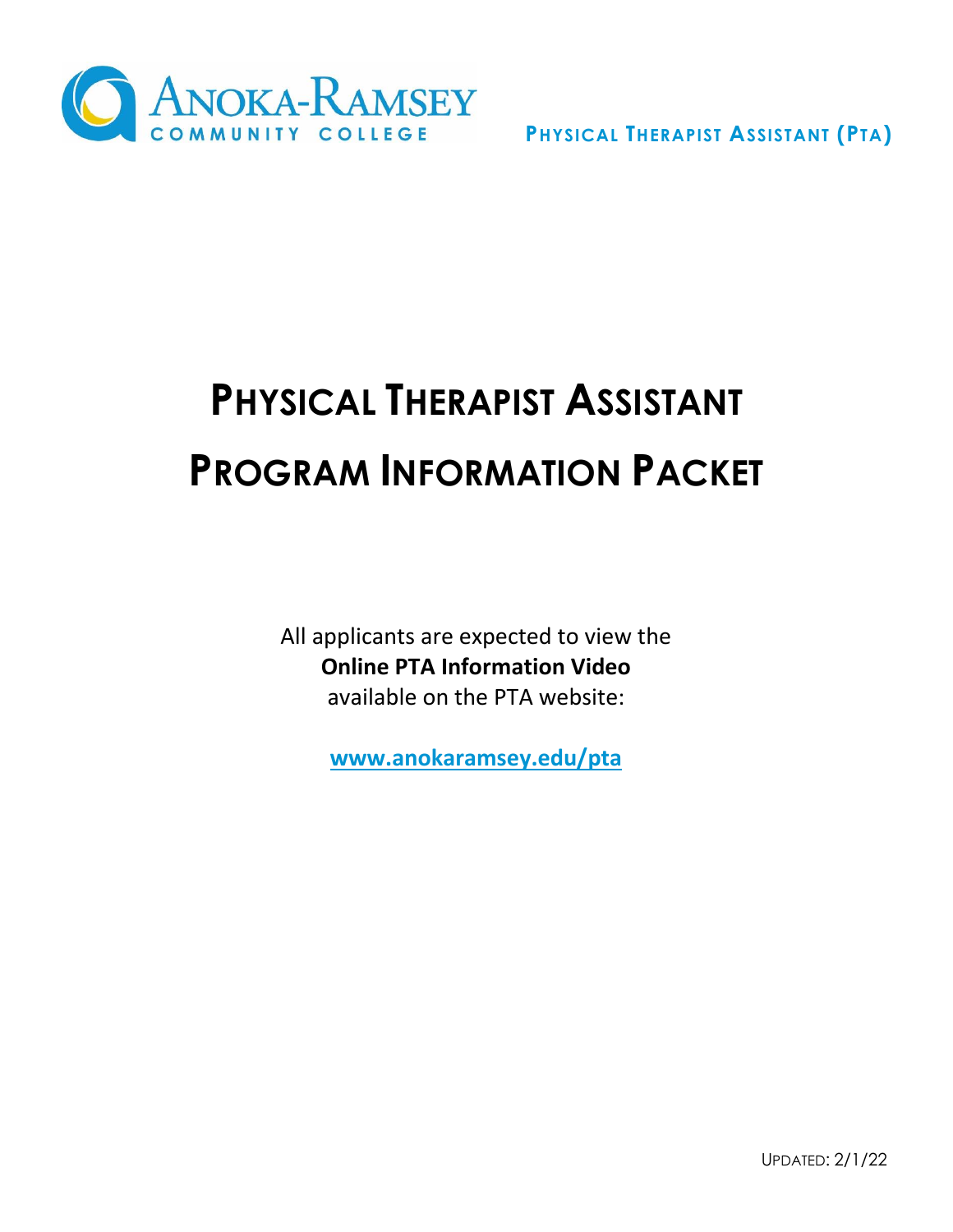## **INDUSTRY DESCRIPTION**

A Physical Therapist Assistant (PTA) is a health care provider who, with the guidance of a Physical Therapist, performs a wide variety of functions as part of the health care team. These duties include providing physical therapy services as specified in the plan of care developed by the Physical Therapist, preparing the patient, treatment area and equipment, implementing the treatment program, and modifying treatment techniques, the administration of therapeutic exercise, manual therapy techniques and the application of external bandages, dressings, and support.

Physical Therapist Assistants may teach other health care providers, patients, and families to perform selected treatment procedures and functional activities. Graduates will interact with patients and families in a manner which provides the desired psychosocial support by recognizing the patient's and family's reactions to illness and disability and responding in an appropriate manner.

# **CAREERS**

This field has been expanding in recent years and the employment outlook continues to be strong in hospitals, clinics, skilled nursing facilities, and outpatient facilities. The Minnesota Department of Employment and Economic Development statistics website has current wage and outlook data: [http://www.careerwise.minnstate.edu.](http://www.careerwise.minnstate.edu/)

## **PROGRAM DESCRIPTION**

Students will complete coursework in psychology, medical terminology, therapeutic exercise, modalities and massage, neuroanatomy and physiology, instrumentation and kinesiology for physical therapy, and advanced physical therapy techniques. In addition to classroom instruction, students will gain hands-on experience through clinical practice at health facilities.

The PTA program is a 69-credit Associate in Applied Science (AAS) degree that contains a mixture of general education courses and professional/technical courses. The PTA program is accredited by the Commission on Accreditation in Physical Therapy Education (CAPTE) through 2023. For more information go to [http://www.capteonline.org.](http://www.capteonline.org/)

## **LICENSING EXAM**

After graduation, students are required to take and pass the National PTA Licensing Exam (NPTE) to be able to work as a clinician. For more information go to [https://mn.gov/boards/physical-therapy/applicants/applicationforptalicensure.jsp.](https://mn.gov/boards/physical-therapy/applicants/applicationforptalicensure.jsp)

## **PROGRAM ESSENTIALS**

**Estimated Costs:** (Based on Fall 2021 Coon Rapids in-house course rate: \$181.72 per credit)

- *Tuition & Fees:* \$12,538.68 (including required general education credits)
- *Books & Supplies:* \$2,200.00

**Length of Program Once Admitted***:* Five Semesters/Two Years with Two 8-Week Clinicals.

**Program Start:** Fall Semester/August

**Program Capacity and Applicant Pool:** 32 available spots each year with approximately 90 to 100 applicants every year **Course Delivery Method:** 

• PTA courses are daytime at the Coon Rapids campus only. General education courses may have evening, online, or Cambridge campus offerings.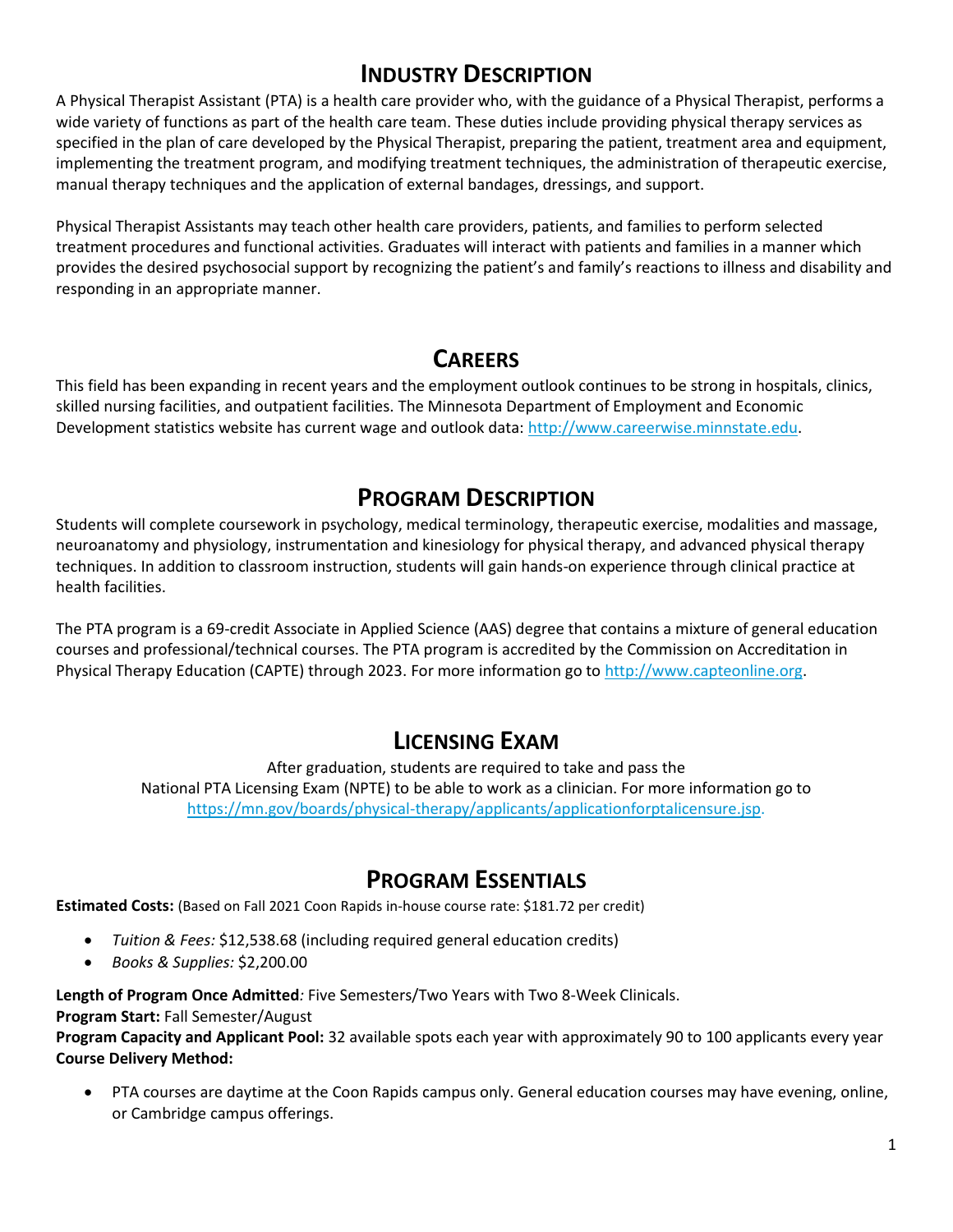# **MINIMUM QUALIFICATIONS TO APPLY**

- Applicants must apply and be accepted to Anoka-Ramsey Community College (ARCC) before submitting a PTA application.
	- $\circ$  You must list your ARCC StarID and student ID number on your application.
- BIOL 1106 Principles of Biology I (or transfer equivalent) **OR** BIOL 2113 Anatomy and Physiology I (or transfer equivalent) completed within 7 years at time of application with a C or above
- Submission of **ONE** of the following test scores or a transcript noting completion of a bachelor's degree:
	- o ATI TEAS-Allied Health: [http://www.atitesting.com.](http://www.atitesting.com/)
		- Can be taken unlimited times, highest score may be submitted. When registering for the ATI TEAS, make sure to register and take the ATI TEAS for Allied Health version
		- Ideally, the ATI TEAS-Allied Health test should be taken through one of the approved sites listed below. This waives the requirement that the applicant is required to order and pay for a score transcript to be sent to ARCC. If not taken at one of the approved sites, it is the applicant's responsibility to ensure that their ATI TEAS-Allied Health score transcript is received at Anoka-Ramsey before the application deadline (Feb  $28<sup>th</sup>$ ).
			- Approved ATI TEAS Testing Sites:
				- o Anoka-Ramsey Community College (Cambridge, Coon Rapids)
				- o Century College (White Bear Lake)
				- o Inver Hills Community College (Inver Grove Heights)
				- o Metropolitan State University (St. Paul)
				- o Normandale Community College (Bloomington)
				- o North Hennepin Community College (Brooklyn Park)
				- o Ridgewater College (Hutchinson, Willmar)
				- o Riverland Community College (Albert Lea)
	- o ACT: [http://www.act.org](http://www.act.org/)
		- Can be taken unlimited times, highest score may be submitted. Scores do not expire.
	- o Proof of completion of a bachelor's degree from an accredited college
		- Can be any discipline
		- Must be completed at the time of application to the PTA program (contributing courses cannot be in-progress)
- Qualify to take ENGL 1121 College Writing and Critical Reading (via ACT or Accuplacer) **OR** have successfully completed ENGL 0990 & ENGL 1120 Crosscurrent College Writing and Critical Reading through ARCC or have submitted a transfer equivalent of ENGL 1121 or ENGL 0990 & ENGL 1120
- Submission of official and final transcripts from all higher education institutions attended
	- o ARCC transcripts do not need to be submitted.
	- $\circ$  Even if an applicant is enrolled at an institution but did not complete credits there (dropped coursework prior to the start of the term, withdrew from all courses, or gained al F grades in all courses), the applicant must order a transcript from the institution or gain a letter of non-attendance from the institution to send to the ARCC Records Office for documentation.
- Review of the Online PTA Information Video prior to program application:
	- o Found under "Important Links" section on: [http://www.anokaramsey.edu/pta.](http://www.anokaramsey.edu/pta)
- Completed PTA program application with all required documentation submitted prior to application deadline:
	- o The PTA application cycle occurs yearly from **February 1 through 28** for the following fall start.
	- $\circ$  An application will not be considered if it is submitted late or if any items are missing.
	- o Items such as letters of recommendation, résumés, and personal interviews are not considered.
	- o The application is located on the PTA Program webpage[: http://www.anokaramsey.edu/pta.](http://www.anokaramsey.edu/pta)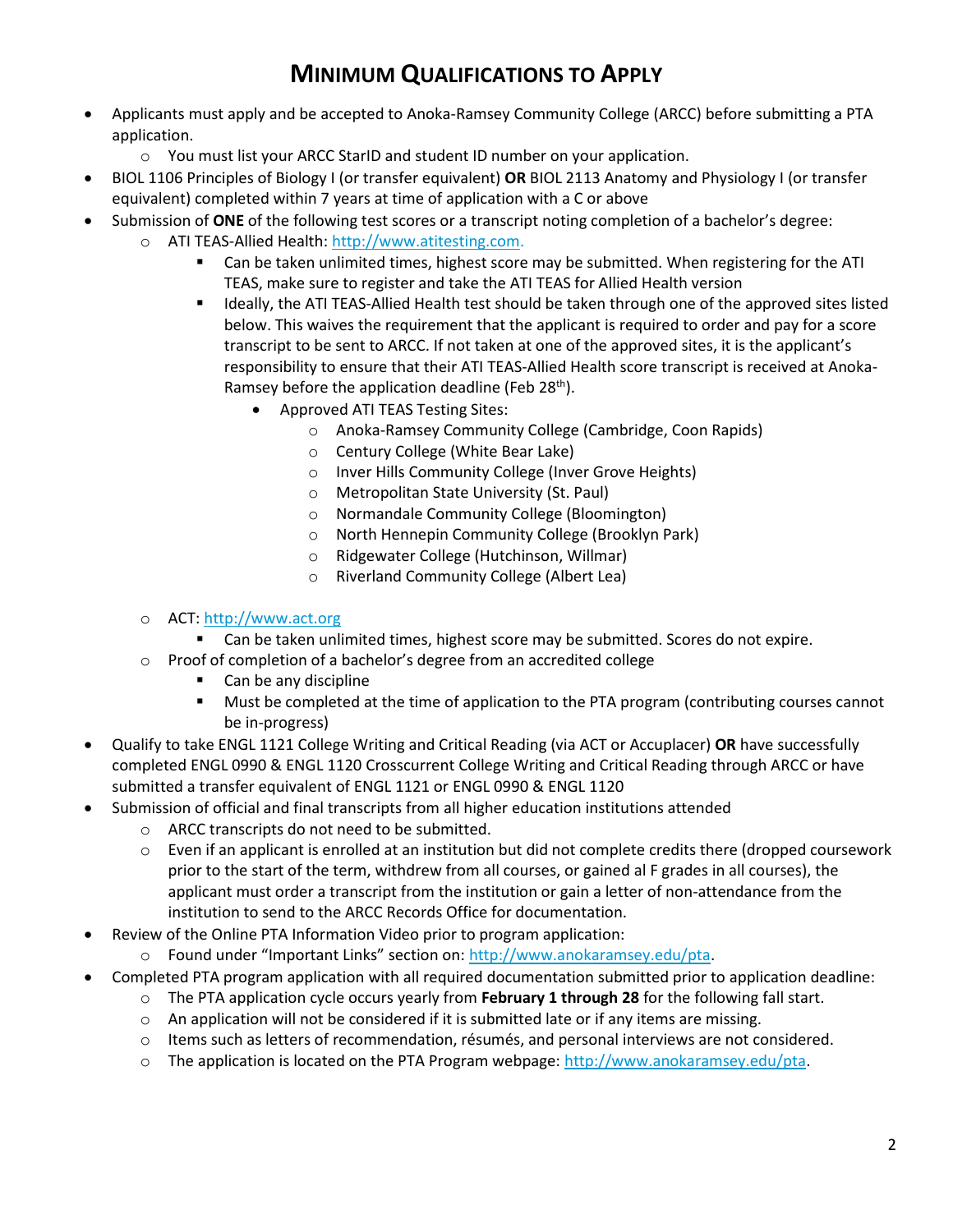## **APPLICATION STATUS NOTIFICATION**

The Anoka-Ramsey Community College Records Office will notify all applicants by mail of acceptance or denial of admission no later than **April 15**.

## **Admitted students**

**Students who are offered admission to the program must respond within 14 days of their admission notice to accept their seat in the program**. Admitted students will be notified of the date and time for the required PTA student orientation, typically held in early May.

## **Alternate list**

Applicants who meet the requirements but were not admitted because the program was full will be placed on a ranked alternate list. Students placed on this list will be eligible for admission to the program if spaces open prior to the beginning of the fall semester.

## **Reapplication after first application**

**ALL** students who wish to gain admission to the PTA Program in the future must apply, including those who were on the previous year's alternate list or who were denied previously. To be considered for admission in any subsequent year, applicants must go through the entire application process again.

If an applicant is accepted and declines to be admitted into the program, no preference will be given to the applicant should they choose to apply in any subsequent year. They will need to go through the entire application process again.

## **GENERAL EDUCATION REQUIREMENTS FOR THE PTA PROGRAM**

All courses must be passed with a grade of C or higher; C- grades are not allowed. **These courses do NOT have to be completed before you start the program but having as many of these complete as possible before application will make an applicant more competitive for admission.**

| <b>COURSE</b>                                                       | <b>TITLE</b>                                                                             | <b>CREDITS</b>     |  |
|---------------------------------------------------------------------|------------------------------------------------------------------------------------------|--------------------|--|
| <b>BIOL 2113</b>                                                    | Anatomy & Physiology I<br>(Must be completed within 7 years of the application)          | 4 credits          |  |
| <b>BIOI 2114</b>                                                    | Anatomy & Physiology II<br>(Must be completed within 7 year of the application)          | 4 credits          |  |
| <b>ENGL 1121 or</b><br><b>ENGL 0990 &amp; ENGL 1120</b>             | College Writing & Critical Reading or<br>Crosscurrent College Writing & Critical Reading | 4 credits          |  |
| CMST 1110 or<br>CMST 2215 or<br><b>CMST 2220</b><br>(Choose 1)      | Introduction to Communication<br><b>Public Speaking</b><br>Interpersonal Communication   | 3 credits          |  |
| <b>PSYC 1110</b>                                                    | General Psychology                                                                       | 4 credits          |  |
| Minnesota Transfer Curriculum<br>Goal 6 Humanities/Fine Arts course |                                                                                          | at least 3 credits |  |
| <b>BIOL 1102</b>                                                    | Medical Terminology<br>(Must be completed within 7 years of the application)             | 2 credits          |  |

Above courses may be transferred in from other accredited institutions, but courses must be equivalent to ARCC course. Transfer applicants can use [http://www.transferology.com](http://www.transferology.com/) for unofficial course equivalency information.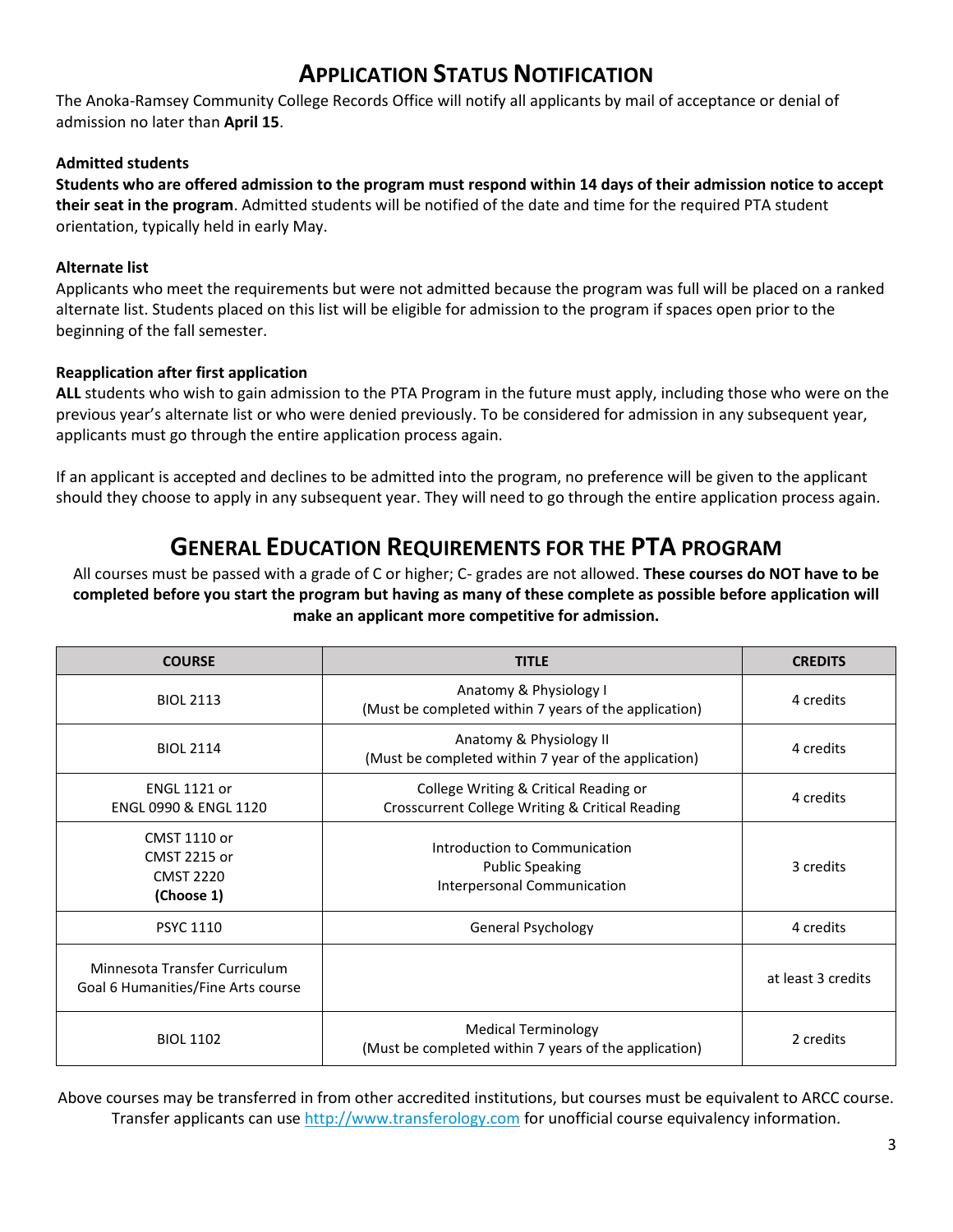# **COURSE SEQUENCE FOR PTAC COURSES**

| Year 1           |           |                  |            |                  |           |  |  |  |
|------------------|-----------|------------------|------------|------------------|-----------|--|--|--|
| Fall             |           | <b>Spring</b>    |            | <b>Summer</b>    |           |  |  |  |
| <b>PTAC 1020</b> | 4 credits | <b>PTAC 1050</b> | 3 credits  | <b>PTAC 1010</b> | 4 credits |  |  |  |
| <b>PTAC 1030</b> | 2 credits | <b>PTAC 1060</b> | 3 credits  |                  |           |  |  |  |
| <b>PTAC 1040</b> | 2 credits | <b>PTAC 1070</b> | 2 credits  |                  |           |  |  |  |
| <b>PTAC 1100</b> | 1 credit  | <b>PTAC 1080</b> | 3 credits  |                  |           |  |  |  |
|                  |           | <b>PTAC 1110</b> | 1 credit   |                  |           |  |  |  |
|                  | 9 credits |                  | 12 credits |                  | 4 credits |  |  |  |

| Year 2           |            |                  |            |  |  |  |
|------------------|------------|------------------|------------|--|--|--|
| Fall             |            | *Spring          |            |  |  |  |
| <b>PTAC 2000</b> | 4 credits  | <b>PTAC 2040</b> | 2 credits  |  |  |  |
| <b>PTAC 2010</b> | 4 credits  | <b>PTAC 2050</b> | 3 credits  |  |  |  |
| <b>PTAC 2015</b> | 2 credits  | <b>PTAC 2060</b> | 5 credits  |  |  |  |
|                  | 10 credits |                  | 10 credits |  |  |  |

\* PTAC 2040 and 2050 are the first 8 weeks of the semester. PTAC 2060 is the last 8 weeks.

Required general education courses not taken before the start of the program will need to be taken with the PTAC courses and will add more credits to each semester.

## **CLINICAL REQUIREMENTS**

(Will only to be completed upon acceptance to the program)

- Physical exam indicating good physical and mental health:
	- o Includes titers and immunizations showing immunity to specific diseases
- Background Check
- CPR Certification Healthcare Provider Level

## **QUESTIONS?**

If you are a current student, call 763-433-1230 to make an appointment with your assigned academic advisor. If you are a prospective student, first apply to the college, submit all official transcripts from prior colleges and universities, and complete the new student online orientation so you can be assigned an academic advisor. <http://www.anokaramsey.edu/apply>

For general questions, please submit a question through AskUs[. http://www.anokaramsey.edu/askus](http://www.anokaramsey.edu/askus)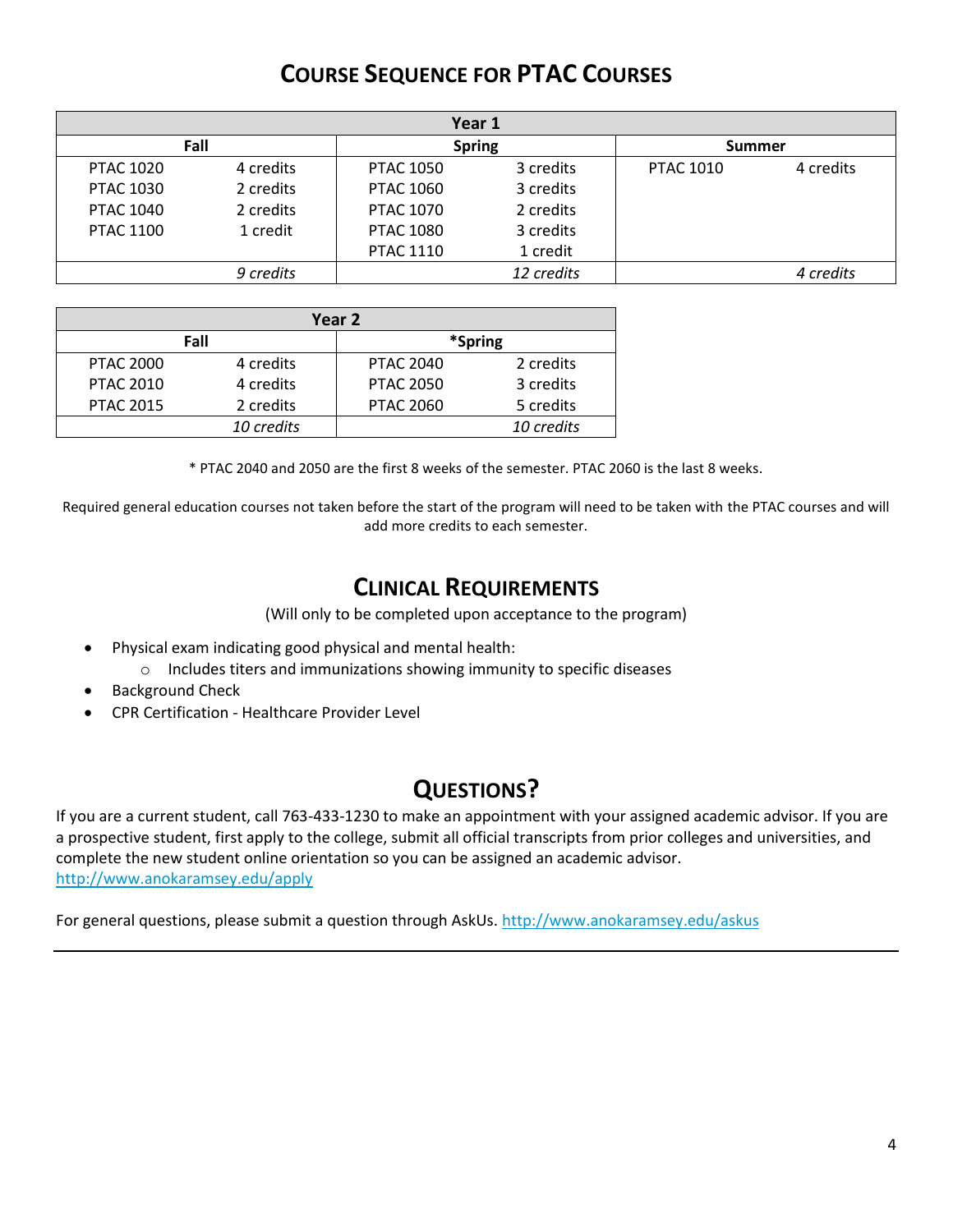# **FREQUENTLY ASKED QUESTIONS**

## 1. **What are the different types of settings in which a PTA can work?**

Settings include hospitals, nursing homes, out-patient clinics, home care, sub-acute, neurological rehab, school systems, pediatrics, burn therapy, aquatic therapy, and industrial rehab.

## 2. **What is the difference between a Physical Therapist (PT) and a Physical Therapist Assistant (PTA)?**

PTs perform all the evaluations and prescribe what physical therapy treatments are appropriate for the patient. PTAs carry out the treatment plan prescribed by the PT under the supervision of a PT. A PTA often has more patient contact and less paperwork than the PT. Please note that none of the Physical Therapist schools in Minnesota accept PTA classes to take the place of PT classes. However, a PTA degree can be advantageous when applying to a PT school. General education courses required by the PTA program may be transferrable.

## 3. **What is the difference between Physical Therapy and Occupational Therapy?**

Occupational therapy focuses more on activities of daily living (dressing, grooming, bathing) and treatment of the upper extremities. Physical therapy focuses on the whole body; improving independence with functional mobility, ambulation training, using modalities and massage to treat pain, and development of individualized exercise programs.

## 4. **How many people apply to ARCC's PTA program? What is the average rubric score of an accepted applicant?** ARCC typically receives 90 to 100 applications each year for the 32 spots available in the PTA program. The average accepted score for the Fall 2021 application cycle was 37.54 points out of 47 total points. The range of accepted scores was 30 to 47.

## 5. **Do you have to take Anatomy & Physiology before starting the program?**

No, but it is highly recommended. It is to your advantage to have the Anatomy & Physiology (BIOL 2113/2114) knowledge prior to starting the program core requirements. However, students can take these courses during their first year in the program.

#### 6. **Can you take the required PTA classes out of sequence or online?**

No. PTA classes must be taken in a specific sequence. BIOL 1102 Medical Terminology is the only core course that is offered online.

#### 7. **Once in the PTA program, what do the hours look like?**

Courses are during weekdays (Mondays through Fridays) typically running anywhere from 8am to 3pm. There are two 8-week clinicals that are full-time (40 hours/week). It is not recommended that students work more than 20 hours a week while in the program.

#### 8. **Do you have to have experience working in a medical setting to be successful in the PTA program?** No, but it can be very helpful and is an excellent way to understand what the physical therapy profession is all about.

## 9. **Where will I go for the clinicals?**

There are two clinical experiences included in the two-year PTA program. The goal of the clinical internships is to expose the student to a variety of clinical settings. You will be placed both in an out-patient setting, which could be a hospital-based clinic or private practice, and an in-patient setting, which could be a longterm care setting with a focus on geriatrics or an acute hospital setting. There are also opportunities to work in specialty settings such as sports medicine, pediatrics, and multi-discipline clinics.